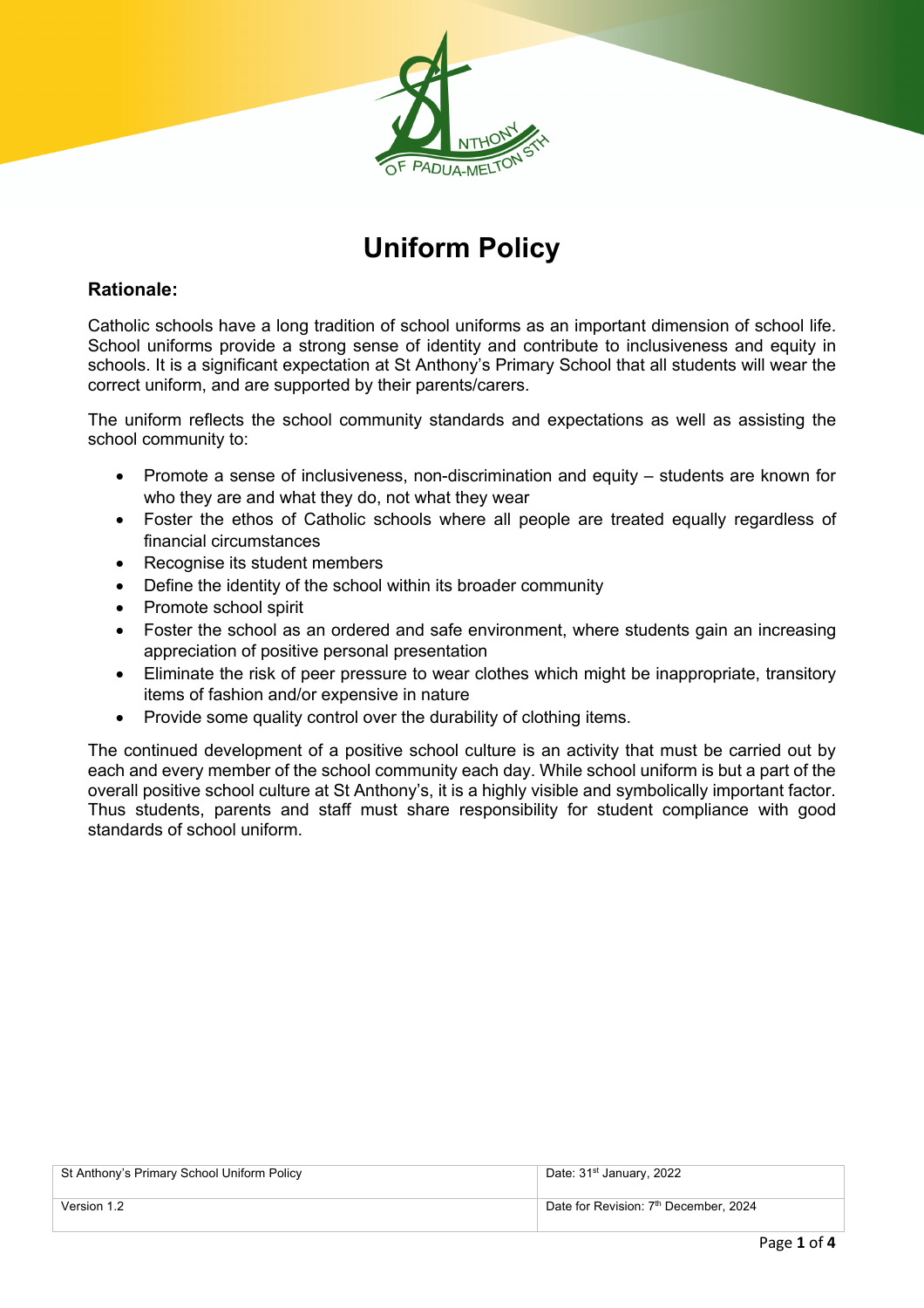

# **SCHOOL UNIFORM**

|             | <b>Summer Uniform</b>                                                                                                              |        | <b>Winter Uniform</b>                                                                                               |
|-------------|------------------------------------------------------------------------------------------------------------------------------------|--------|---------------------------------------------------------------------------------------------------------------------|
|             |                                                                                                                                    |        |                                                                                                                     |
|             | white checked<br>and<br>Green<br>$\Box$<br>skorts/green<br>dress or green<br>gabardine pants and yellow polo<br>shirt [with logo]. | $\Box$ | Green tunic or green gabardine<br>pants/green skorts and yellow polo<br>shirt [long or short sleeve, with<br>logo]. |
|             | Bottle green crew neck<br>$\Box$<br>windcheater/bomber jacket/hooded<br>sweat [with logo].                                         | $\Box$ | <b>Bottle</b><br>neck<br>green<br>crew<br>windcheater/bomber<br>jacket/hooded<br>sweat [with logo].                 |
| Girls       | White ankle socks with<br>no.<br>$\Box$<br>logo's [not sports anklets].<br>Black leather school shoes with<br>$\Box$               | $\Box$ | White socks with no logo's [not sports<br>anklets] or bottle green tights [worn<br>with tunic].                     |
|             | black soles. If lace up shoes laces<br>must be black.                                                                              | $\Box$ | Black school shoes with black soles. If<br>lace up shoes laces must be black.                                       |
|             | Green school hat.<br>$\Box$                                                                                                        | $\Box$ | Hair ribbons/scrunchies/hair bands in                                                                               |
|             | Hair ribbons/scrunchies/hair<br>◻<br>bands in bottle green/gold/neutral<br>colours.                                                |        | bottle green/gold/neutral colours.                                                                                  |
|             | Grey shorts or grey pants [not<br>$\Box$<br>cargo style] and yellow polo shirt                                                     | $\Box$ | Grey shorts or grey gabardine pants<br>[not cargo style] and yellow polo shirt                                      |
|             | [with logo].                                                                                                                       |        | [long or short sleeve, with logo].                                                                                  |
|             | Bottle green crew neck<br>$\Box$<br>windcheater/bomber jacket/hooded<br>sweat [with logo].                                         | $\Box$ | <b>Bottle</b><br>neck<br>green<br>crew<br>windcheater/bomber<br>jacket/hooded<br>sweat [with logo].                 |
| <b>Boys</b> | Grey ankle socks with no logo's<br>$\Box$<br>[not sports anklets].                                                                 | $\Box$ | Grey socks with no logo's [not sports]<br>anklets].                                                                 |
|             | Black leather school shoes with<br>$\Box$                                                                                          | $\Box$ | Black leather school shoes with black                                                                               |
|             | black soles. If lace up shoes laces<br>must be black.                                                                              |        | soles. If lace up shoes laces must be<br>black.                                                                     |
|             | Hair<br>bottle<br>bands<br>in.<br>$\Box$<br>green/gold/natural hair colours.<br>Green school hat.<br>$\Box$                        | $\Box$ | Hair bands in bottle green/gold/natural<br>hair colours.                                                            |

| St Anthony's Primary School Uniform Policy | Date: 31 <sup>st</sup> January, 2022              |
|--------------------------------------------|---------------------------------------------------|
| Version 1.2                                | Date for Revision: 7 <sup>th</sup> December, 2024 |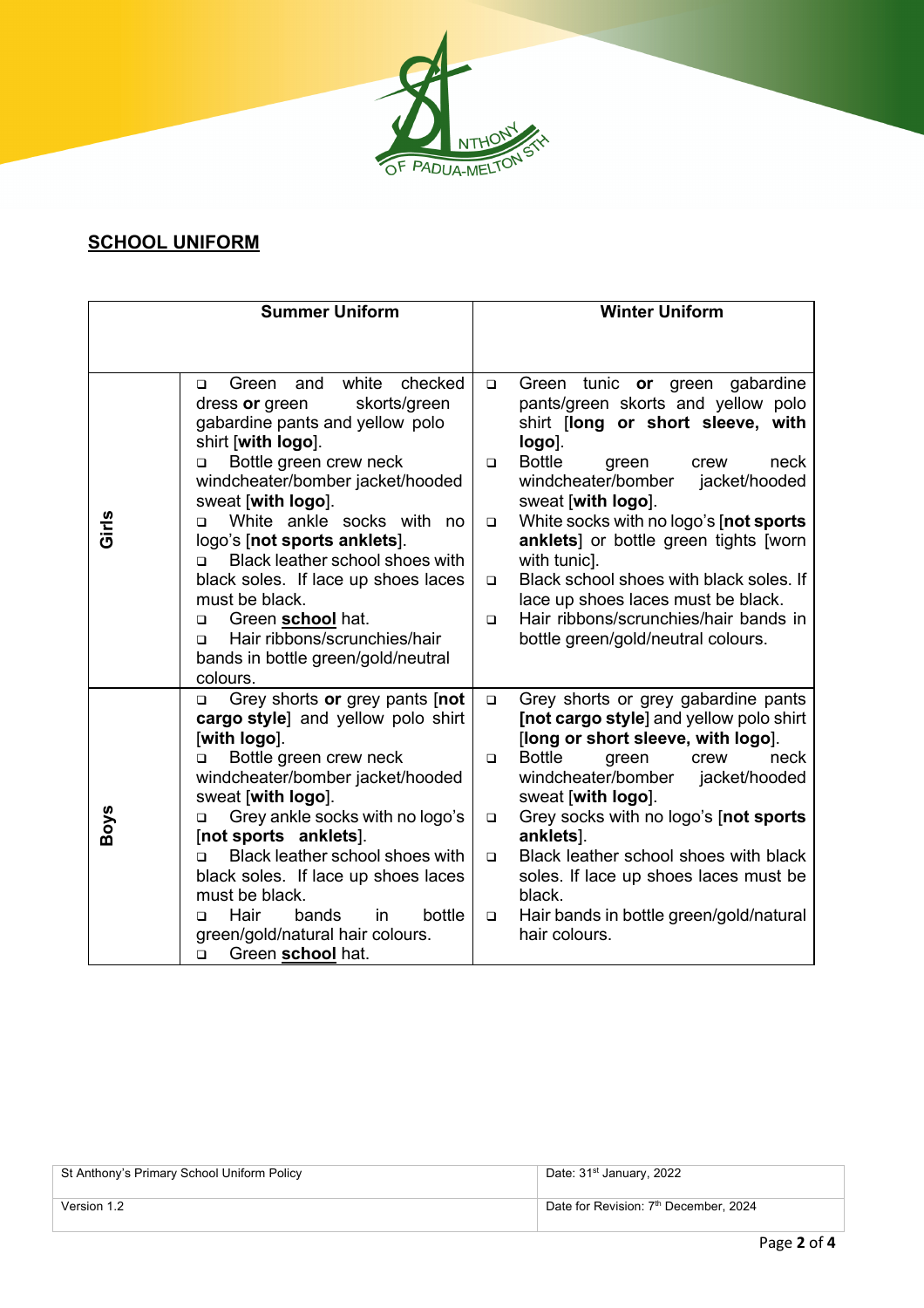

## **Roles and Responsibilities**

### **St Anthony's Primary School will:**

- Inform parents/carers of the Uniform and Personal Appearance Policy when they enrol their child
- Include the Uniform and Personal Appearance Policy statement on the school website and in the school prospectus
- Seek ongoing support from parents/carers and the school community for the Uniform and Personal Appearance Policy and its implementation, through newsletters, parent meetings, etc.
- Ensure that all students wear the correct uniform and comply with the School's policy in wearing the uniform
- Ensure that parents/carers are informed of days of the week that the School uniform and sports uniform are to be worn
- Inform students and parents/carers that participation in school events, excursions, carnivals, outings or activity is dependent upon the student complying with this policy
- Contact parents/carers (by either the Classroom teacher or the Deputy Principal) if a student has not adhered to this policy
- Take appropriate measures, such as sending a student home, if the St Anthony's Primary School uniform and appearance policy expectations are not met.
- Provide access to the uniform shop and inform parents/carers of opening hours. Where financial issues arise St Anthony's Primary School will support families where possible.

#### **Parents/carers will:**

- Ensure that students dress in the approved school uniform on the required days
- Support the school's Uniform and Personal Appearance Policy
- Instruct each child to wear the full and correct uniform between home and school at all times
- Clearly and permanently mark all clothing with the child's name
- Ensure that the sports uniform is worn only on designated sports days
- Remind children that the school hat is worn for all outdoor activities
- Ensure that jewellery is limited to two items of jewellery in line with the St Anthony's Primary School Appearance Policy
- Ensure that the child's hair is well-groomed in line with the St Anthony's Primary School Appearance Policy.

#### **Students will:**

- Be aware of the school's Uniform and Personal Appearance Policy
- Take shared responsibility for complying with the required uniform and personal appearance requirements set out below
- Act as positive role models for other students in all aspects of uniform wearing and personal appearance behaviour
- Wear the full and correct uniform between home and school at all times

| St Anthony's Primary School Uniform Policy | Date: 31 <sup>st</sup> January, 2022              |
|--------------------------------------------|---------------------------------------------------|
| Version 1.2                                | Date for Revision: 7 <sup>th</sup> December, 2024 |